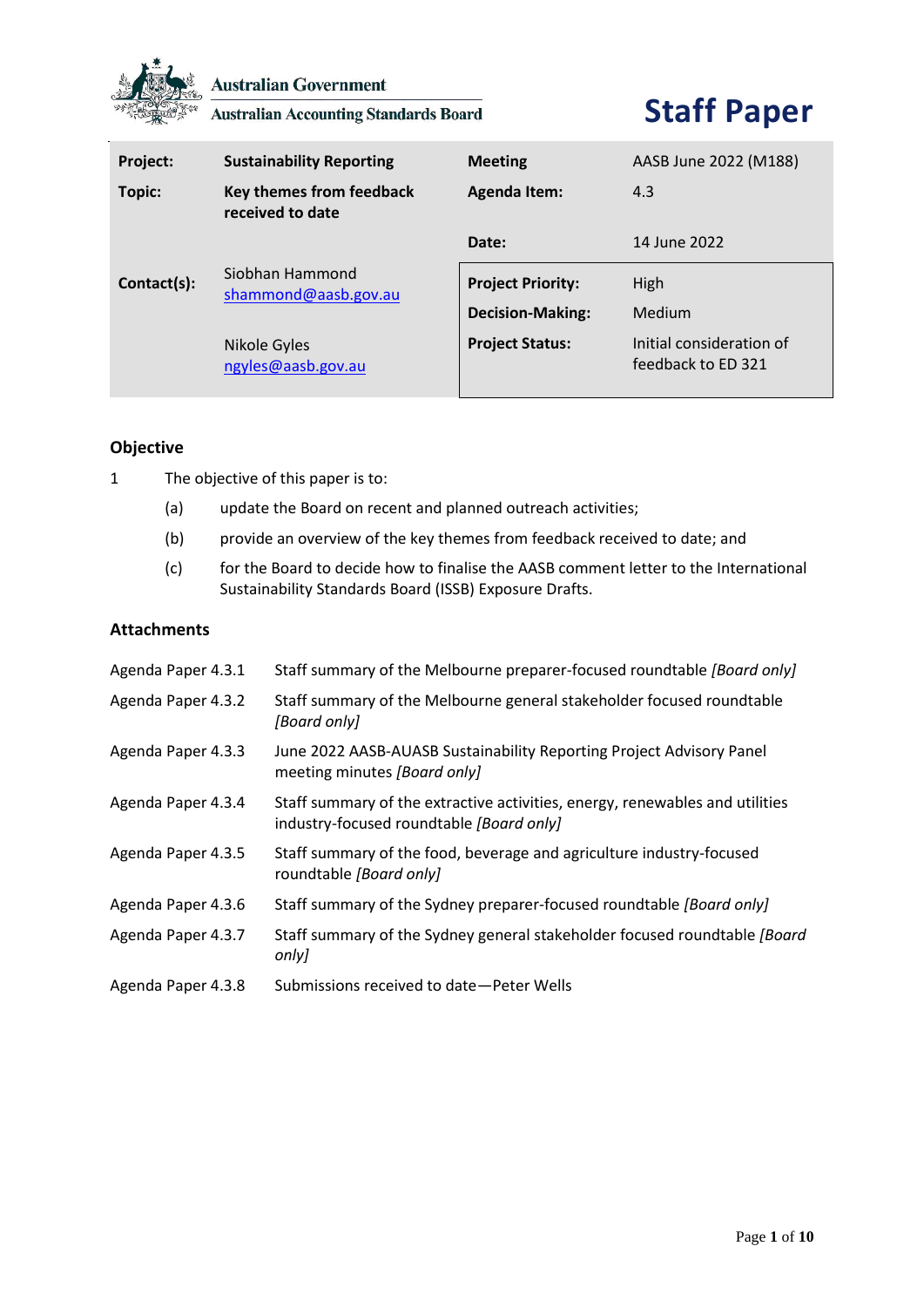## **Structure**

- 2 This paper is structured as follows:
	- (a) Background (paragraphs 3-11);
	- (b) Key themes from feedback received to date (paragraphs 12-36);
	- (c) Next steps (paragraph 37).

## **Background**

- 3 At its April 2022 (M186) meeting, the Board considered the following outreach plan for the AAS[B Exposure Draft 321 Request for Information on ISSB \[Draft\] IFRS S1](https://www.aasb.gov.au/admin/file/content105/c9/ACCED321-04-21.pdf) *General [Requirements for Disclosure of Sustainability-related Financial Information](https://www.aasb.gov.au/admin/file/content105/c9/ACCED321-04-21.pdf)* and [Draft] IFRS S2 *[Climate-related Disclosures](https://www.aasb.gov.au/admin/file/content105/c9/ACCED321-04-21.pdf)* (ED 321):<sup>1</sup>
	- (a) **Proactive stakeholder engagement—**one-to-one meetings, meetings with existing AASB advisory committees and requesting submissions directly from sustainability reporting stakeholders.
	- (b) **Industry-based outreach—**roundtable discussions with key industries in Australia to specifically discuss the proposed industry-based metrics.
	- (c) **Application—**volunteers to implement the proposed standards and provide examples of potential reporting outcomes.

#### **Proactive stakeholder engagement**

- 4 Staff have received a high level of engagement through a series of in-person roundtables in Melbourne and Sydney. Preparer-focused and general stakeholder focused roundtables were held in each location with over 40 attendees from a diverse range of accounting and nonaccounting backgrounds including:
	- (a) professional firms—representing both accountancy and sustainability professions;
	- (b) preparers—including peak industry body representatives;
	- (c) users—including peak user body representatives;
	- (d) environmental and sustainability professionals;
	- (e) not-for-profit representatives;
	- (f) academics; and
	- (g) regulators.
- 5 Staff continue to engage with the AASB's User Advisory Committee and the AASB-AUASB's Sustainability Reporting Project Advisory Panel.
- 6 Staff have also engaged in, or have planned, additional one-to-one meetings with, and presentations to, a range of stakeholders. Upcoming general stakeholder events include:
	- (a) joint ISSB-AASB virtual outreach event hosted with the Accounting and Finance Association of Australia and New Zealand (AFAANZ) on 15 June 2022 for which over 75 attendees have registered; $2$  and

<sup>1</sup> See April 2022 (M186) Agenda Paper 3.1 *[Sustainability Reporting—Cover](https://www.aasb.gov.au/media/d0rfxvjh/03-1-0_sp_sr_covermemo_m186_pp.pdf) memo*.

<sup>&</sup>lt;sup>2</sup> See: <u>AFAANZ Insight Series: ISSB General Requirements and Climate Exposure Drafts</u>.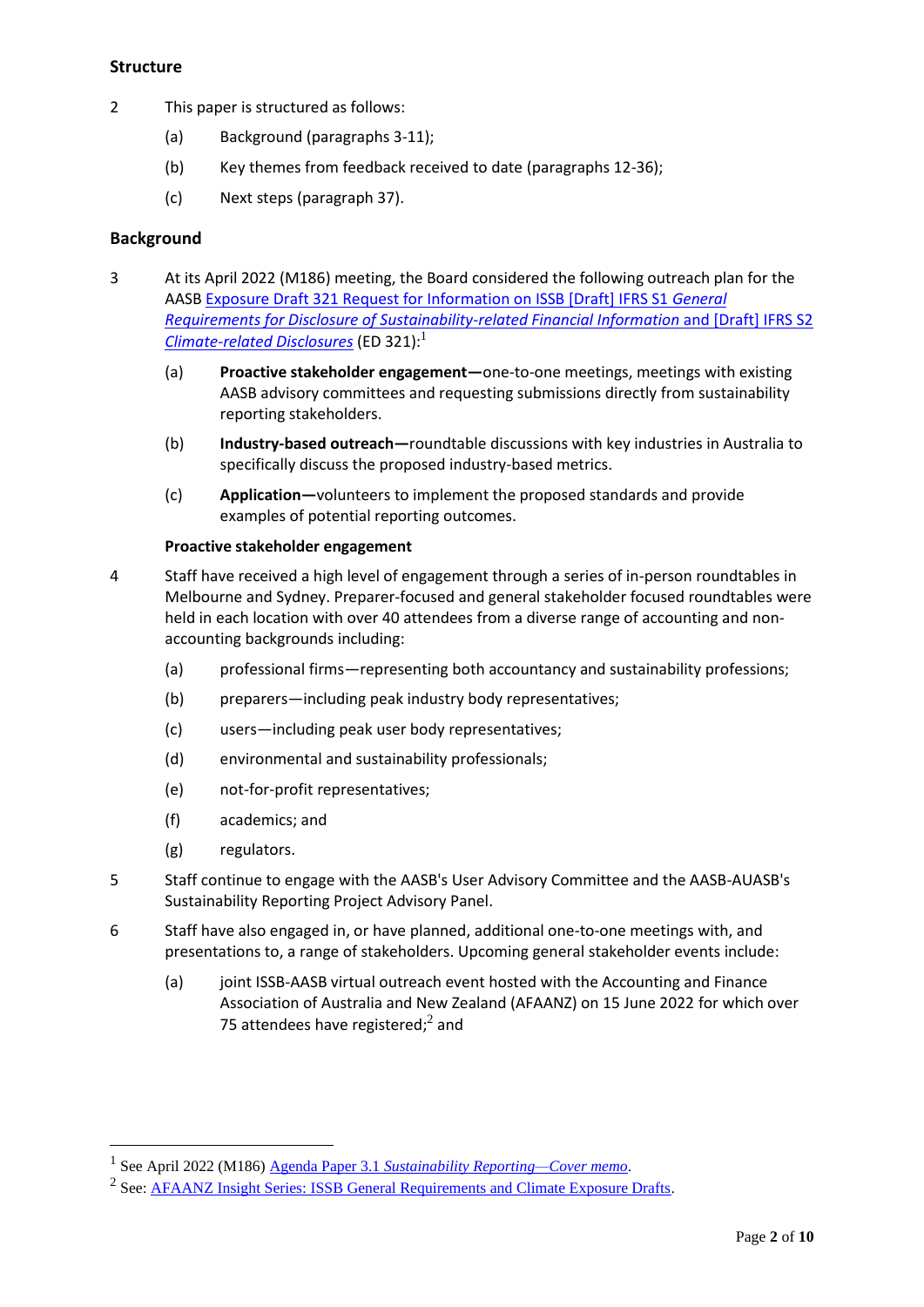(b) in-person preparer and general stakeholder focused roundtables in Perth on 28 June and 29 June 2022.  $3$ 

## **Industry-based outreach**

- 7 Staff have received a high level of engagement through a series of virtual industry-focused roundtables for the following sectors and industries:
	- (a) extractive activities, energy, renewables and utilities;
	- (b) food, beverage and agriculture; and
	- (c) financials, banking, insurance and superannuation.
- 8 Attendance to virtual roundtables has been high, with over 60 attendees from a diverse range of accounting and non-accounting backgrounds, including:
	- (a) professional firms—representing both accountancy and sustainability professions;
	- (b) preparers—including peak industry body representatives;
	- (c) users—including peak user body representatives;
	- (d) environmental and sustainability professionals;
	- (e) academics; and
	- (f) regulators.
- 9 Upcoming industry-focused roundtables include: $4$ 
	- (a) consumer goods and manufacturing on 14 June 2022; and
	- (b) property, real estate and construction on 16 June 2022.
- 10 Staff have also engaged in, or have planned, additional invitation-only meetings with peak industry bodies.

#### **Application**

11 To date, additional information on field testing the proposals in [Draft] IFRS S2 has been provided to five entities that registered their interest in volunteering for field testing.

#### **Key themes from feedback received to date**

- 12 Almost all attendees were supportive of:
	- (a) the scope and direction of the AASB and ISSB's work on sustainability-related financial reporting; and
	- (b) implementing sustainability-related financial reporting in Australia.

These attendees also highlighted the ongoing importance of international alignment as they Board considers how it will move forward. However, attendees also raised some concerns in relation to key elements of the proposals in [Draft] IFRS S1 and [Draft] IFRS S2.

13 Many attendees raised concerns about the scalability of the proposals in the ISSB's two initial Exposure Drafts. For example, these respondents said that while the ISSB has explained that all entities in the for-profit sector can apply these proposals, small-to-medium (SME) entities would be unable to implement and apply the proposals due to:

<sup>&</sup>lt;sup>3</sup> See: <u>AASB Perth Roundtables on ED 321 Request for Comment on ISSB [Draft] IFRS S1 *General*</u> *[Requirements for Disclosure of Sustainability-related Financial Information](https://www.aasb.gov.au/news/aasb-perth-roundtables-on-ed-321-request-for-comment-on-draft-ifrs-s1-general-requirements-for-disclosure-of-sustainability-related-financial-information-and-draft-ifrs-s2-climate-related-disclosures/)* and [Draft] IFRS S2 *Climate[related Disclosures](https://www.aasb.gov.au/news/aasb-perth-roundtables-on-ed-321-request-for-comment-on-draft-ifrs-s1-general-requirements-for-disclosure-of-sustainability-related-financial-information-and-draft-ifrs-s2-climate-related-disclosures/)*.

<sup>&</sup>lt;sup>4</sup> See: <u>AASB Industry-based virtual roundtables on ED 321 Request for Comment on ISSB [Draft] IFRS S1</u> *[General Requirements for Disclosure of Sustainability-related Financial Information](https://www.aasb.gov.au/news/aasb-industry-based-virtual-roundtables-on-ed-321-request-for-comment-on-draft-ifrs-s1-general-requirements-for-disclosure-of-sustainability-related-financial-information-and-draft-ifrs-s2-climate-related-disclosures-1/) and [Draft] IFRS S2 [Climate-related Disclosures](https://www.aasb.gov.au/news/aasb-industry-based-virtual-roundtables-on-ed-321-request-for-comment-on-draft-ifrs-s1-general-requirements-for-disclosure-of-sustainability-related-financial-information-and-draft-ifrs-s2-climate-related-disclosures-1/)*.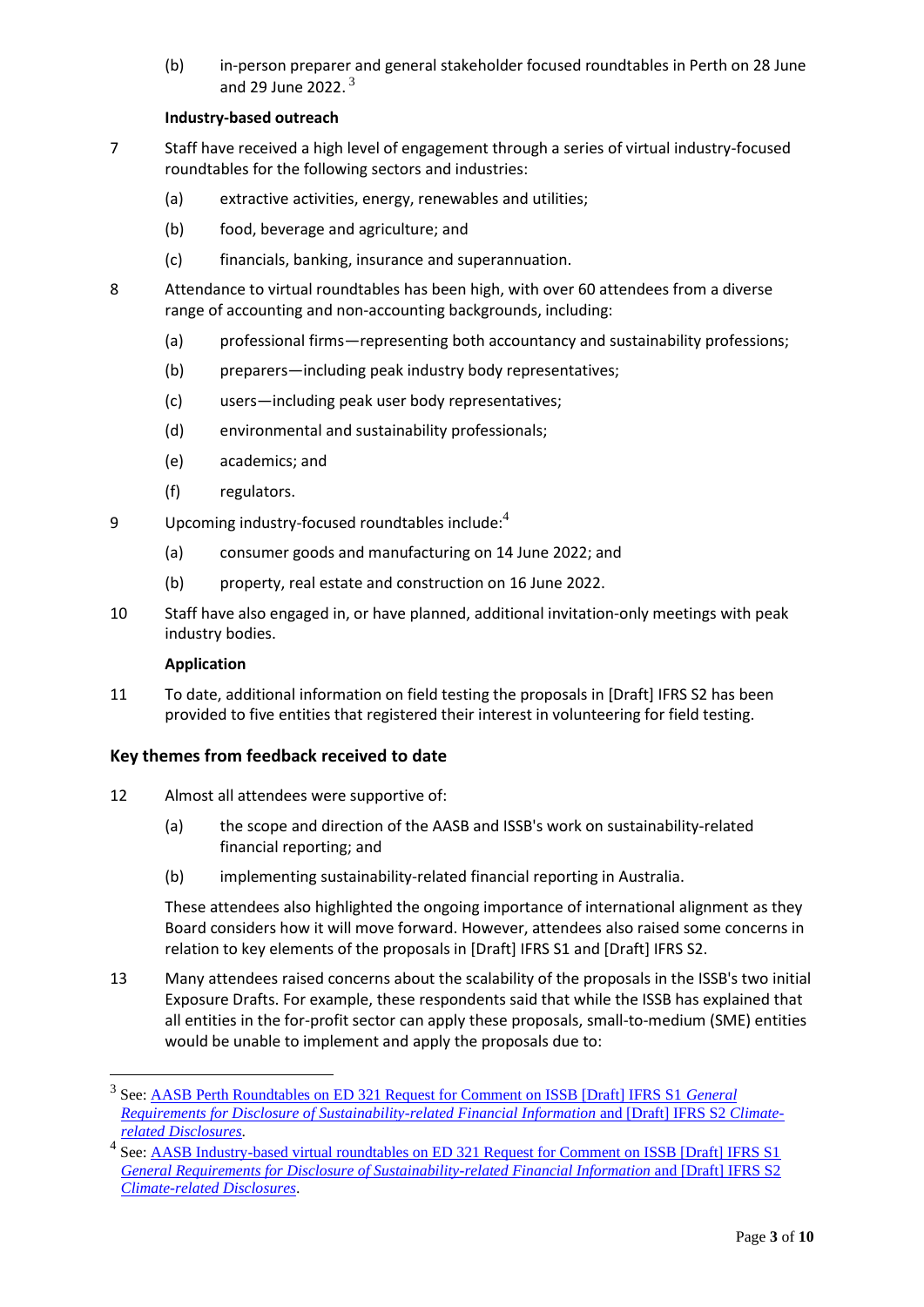- (a) the complexity of the proposals (for example, proposals for the disclosure of Scope 3 greenhouse gas (GHG) emissions disclosures and scenario analysis); and
- (b) the lack of sufficient and affordable resources available in the market (for example, lack of sufficiently skilled personnel and the cost of software that would be needed to capture the data required to comply with the proposals).
- 14 Many attendees raised concerns about the current skill gap in the domestic and international markets. For example, these attendees said that currently, the resources to implement the proposals do not exist (or exist in a limited form in larger for-profit sector entities) and would need to be built over time through education.
- 15 Some attendees raised the lack of sufficient time and resources to appropriately consider the proposals being put forward in the ISSB's two initial Exposure Drafts and questioned the ability of the ISSB to obtain high quality feedback that is useful given such time and resource constraints and how this is compliant, or inline, with their due process.

## **Proposed Australian approach**

- 16 All attendees so far agreed with the AASB's proposed approach to developing sustainabilityrelated financial reporting requirements as a separate, or independent, suite of standards because the alternative would mean that sustainability-related financial disclosures are included in the general purpose financial statements and, in their view:
	- (a) Such an approach would be inconsistent with other international and jurisdictional approaches<sup>5</sup> which seek to develop sustainability-related reporting requirements that are separate from accounting standards. A few attendees said such an approach would not result in international alignment that was previously raised with the Board as a high priority.
	- (b) It would not be appropriate to include sustainability-related financial disclosures in the financial statements because they focus on enterprise value which goes beyond the scope of the financial statements.
	- (c) If sustainability-related financial disclosures are incorporated into the financial statements, they would be subject to audit. Some attendees, including auditors and preparers, said that the proposals in the ISSB's Exposure Drafts are not yet at the stage where an audit could be performed.
	- (d) Such an approach would result in material financial statement information being obscured by sustainability-related financial information.

# **ISSB's approach—[Draft] IFRS S1** *General Requirements for Disclosure of Sustainabilityrelated Financial Information*

17 Most attendees agree that, where possible, conceptual elements within proposed ISSB standards should align with existing financial reporting concepts (for example, the fundamental qualitative characteristics of useful financial information, definition of material and frequency of reporting) in the IFRS *Conceptual Framework for Financial Reporting*. A few attendees noted the recent announcement from the IFRS Foundation to work towards integrated reporting<sup>6</sup> as a key reason why alignment of financial reporting concepts in both sets of standards (being the proposed and future ISSB standards and IASB Standards) is essential. However, many attendees also said that the proposals could be improved and suggested that the ISSB:

<sup>5</sup> See February 2022 (M185) Agenda Papers 3.2 *[Background to global sustainability reporting](https://www.aasb.gov.au/media/vb4d0uza/3-2_sr_background_m185_pp.pdf)* an[d 3.3](https://www.aasb.gov.au/media/x0kp4ywj/3-3_sr_austandselectjurisperspectives_m185_pp.pdf)  *[Australian and selected jurisdictional perspectives](https://www.aasb.gov.au/media/x0kp4ywj/3-3_sr_austandselectjurisperspectives_m185_pp.pdf)* and May 2022 (M187) Agenda Paper 6.3 *[Update on](https://www.aasb.gov.au/media/1okjfdm2/06-3_sr_intupdate_m187_pp.pdf)  [selected international and jurisdictional perspectives](https://www.aasb.gov.au/media/1okjfdm2/06-3_sr_intupdate_m187_pp.pdf)* for examples of other international and jurisdictional approaches to which attendees referred to.

<sup>&</sup>lt;sup>6</sup> See: <u>IFRS Foundation - [Integrated Reporting—articulating a future path.](https://www.ifrs.org/news-and-events/news/2022/05/integrated-reporting-articulating-a-future-path/)</u>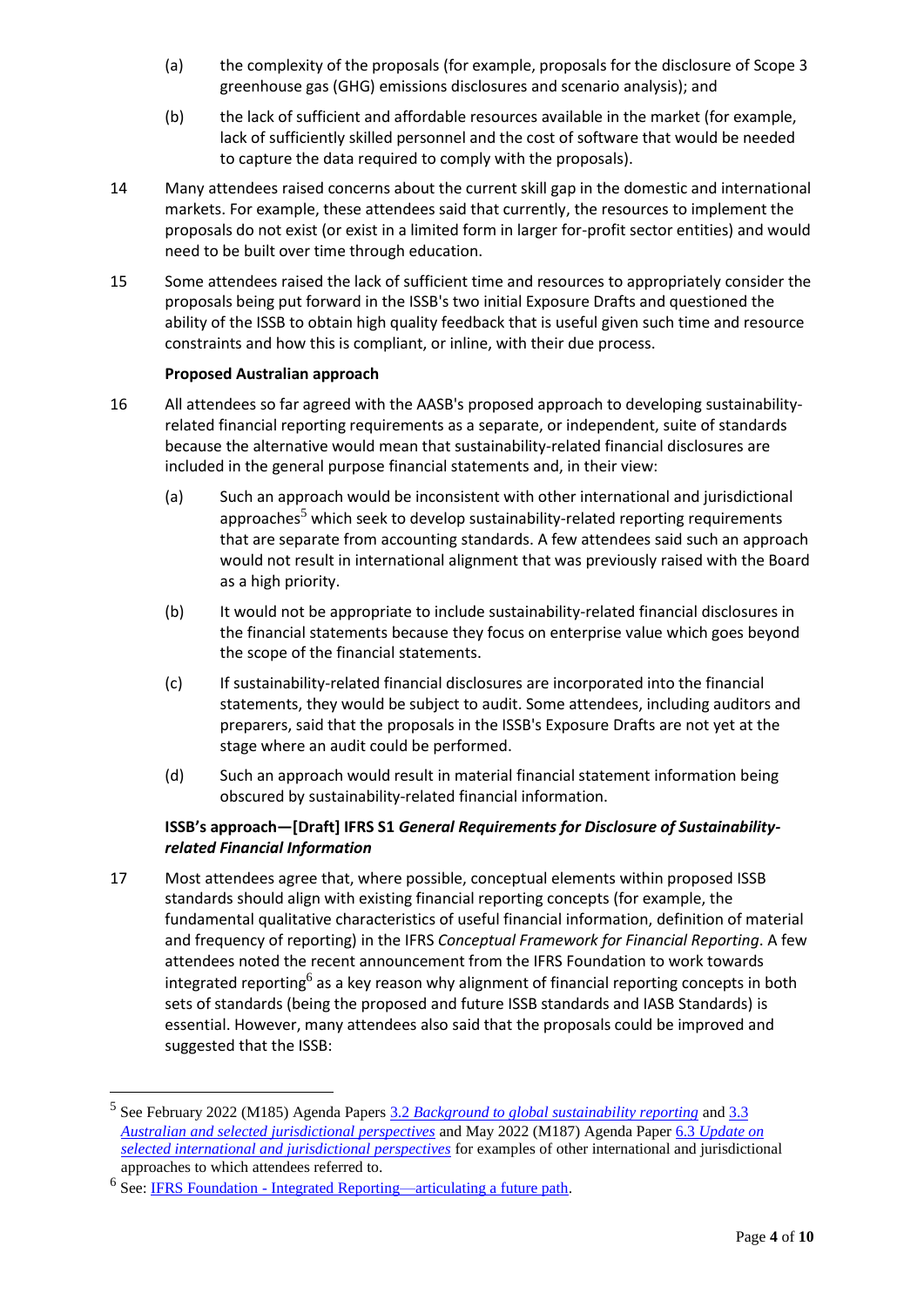- (a) provide additional guidance about the application of the definition of material in the context of sustainability-related financial information;
- (b) provide more clarity about where sustainability-related financial information should be disclosed; and
- (c) provide more guidance on the connectivity of sustainability-related financial information and financial statement information (for example, by explaining the role of the financial statements in assessing an entity's enterprise value and the role of enterprise value when considering the financial statements).
- 18 Many respondents agreed with the ISSB's approach to focus on enterprise value in the context of sustainability-related financial reporting because:
	- (a) it provides a boundary so that entities are more easily able to identify what information should be disclosed; and
	- (b) enterprise value, while an emerging concept, is relatively well understood.

Of those attendees that disagreed with the ISSB's focus on enterprise value, many said that enterprise value was likely the best starting point for sustainability-related financial reporting. No alternatives to enterprise value in the context of sustainability-related financial reporting were identified.

- 19 Most attendees said that additional guidance on connectivity is needed concerning:
	- (a) various sustainability-related risks and opportunities—for example, while the ISSB is currently only proposing one thematic standard (being [Draft] IFRS S2), some attendees asked how future standards will connect with [Draft] IFRS S1 and [Draft] IFRS S2;
	- (b) the governance, strategy and risk management related to those risks and opportunities, along with metrics and targets—for example, many attendees said it is almost impossible for entities to be able to isolate those matters that relate to climate only; and
	- (c) sustainability-related risks and opportunities and other information in general purpose financial reporting, including the financial statements (see also paragraph 17).
- 20 Most attendees commented on the lack of definitions for 'sustainability', 'climate' and 'significant'. They said that definitions of these terms would be needed for entities to be able to determine the boundaries of reporting. A few attendees questioned the unintended consequences in the IASB Standards of using or defining the term 'significant' and its interaction with the definition of material.
- 21 Some attendees noted that the definition for value chains in [Draft] IFRS S1 would be sufficient for applying the proposals in [Draft] IFRS S2 but questioned whether it would be possible to apply it to future standards given the definition has been adapted from the work of the Taskforce on Climate-related Financial Disclosures (TCFD). These attendees suggested that additional guidance on the boundary of the reporting entity would be helpful, especially when considering an entity's value chain and reporting on Scope 3 GHG emissions.
- 22 Some attendees said that the proposals in [Draft] IFRS S1 are not useful because it seeks to do too much. For example, these attendees said that [Draft] IFRS S1 seeks to act as a:
	- (a) conceptual framework until one can be developed;
	- (b) transition standard for the first-time application of ISSB standards;
	- (c) general standard addressing the presentation of sustainability-related financial information; and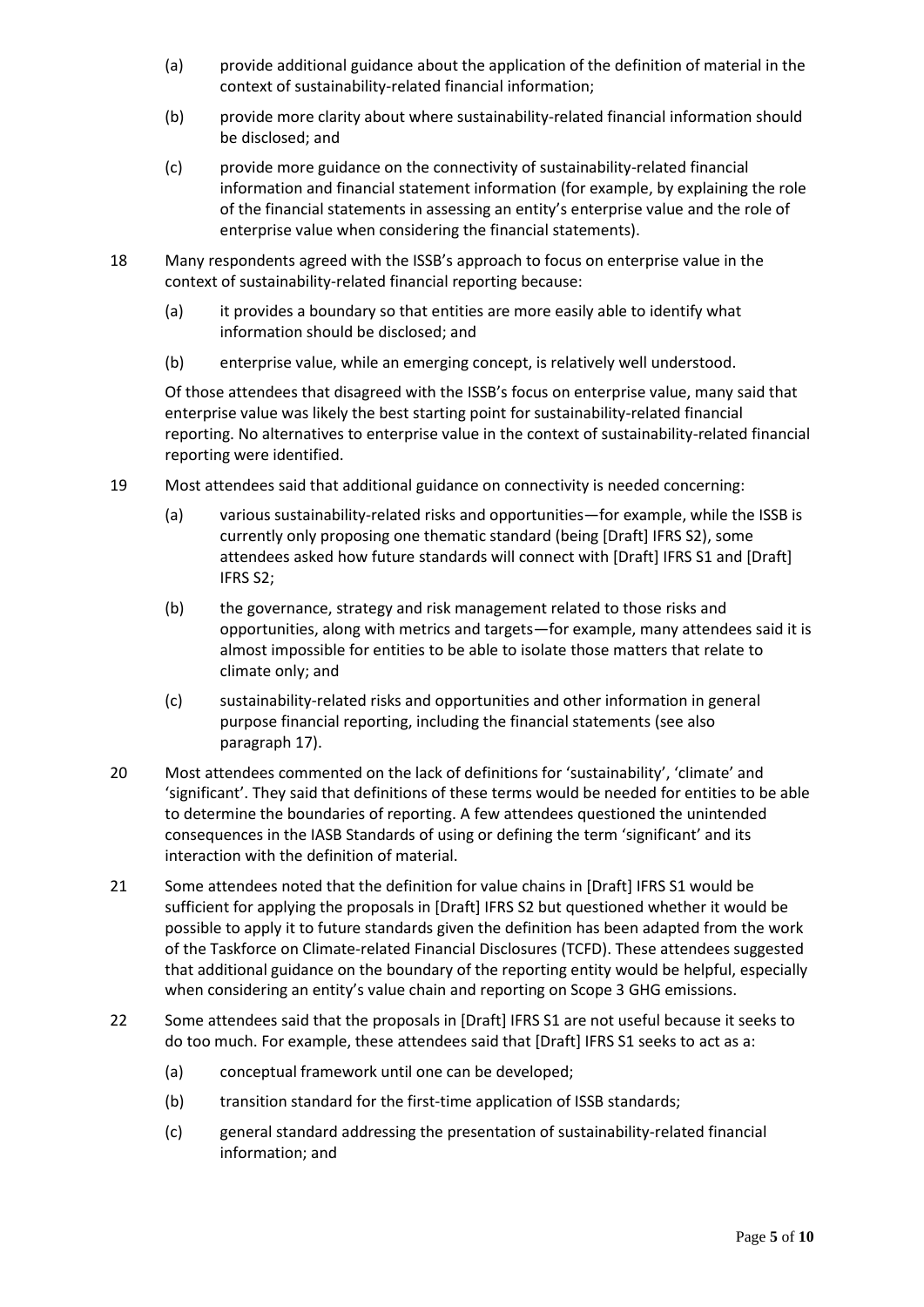(d) general standard addressing estimates and uncertainties, changes to estimates and errors.

These attendees suggested that the ISSB separately address some of the matters to simplify the proposals in [Draft] IFRS S1.

## **ISSB's approach—[Draft] IFRS S2** *Climate-related disclosures*

- 23 Overall, attendees were more comfortable with the proposals in [Draft] IFRS S2 (excluding Appendix B) than the proposals in [Draft] IFRS S1. This is because the proposals in [Draft] IFRS S2 predominantly align with the TCFD Recommendations, with which many attendees were familiar.
- 24 Some attendees questioned whether the requirements related to disclosing climate-related risks and opportunities in an entity's value chain could be implemented given:
	- (a) the ability of entities to obtain the necessary data from stakeholders within their value chain; and
	- (b) the lack of guidance for (or insufficient definition of) value chain and where the reporting boundary (or boundaries) are—for example, under the current proposals, a few attendees said that they are not able to determine what information should be in the entity's value chain and what is not considered part of the value chain (see also paragraph 21).

Consequently, a few attendees said that the guidance in [Draft] IFRS S1 and [Draft] IFRS S2 was insufficient for an entity to determine the effects of climate-related risks and opportunities on its business model and value chain.

- 25 Many attendees agreed with the requirements related to transition plans and carbon offsets, with a few highlighting that carbon offsetting is integral to transitioning to a lower-carbon economy.
- 26 Most attendees agreed that entities should be required to disclose the current and anticipated effects of climate-related risks and opportunities on their financial performance, financial position and cash flows. However, many of these respondents questioned whether quantitative information on anticipated effects is too detailed. For example:
	- (a) Some preparers and a few users said that more consideration should be given to commercially sensitive information. For example, for some industries, information about anticipated effects of climate-related risks and opportunities on financial performance, financial position and cash flows in the medium and long term would result in the disclosure of commercially sensitive information that could also be subject to legal action if disclosed.
	- (b) A few attendees said that what is most important is ensuring that entities are able to demonstrate that they are thinking about and addressing climate change as part of their normal operations, and information that supports this is not necessarily going to be quantitative but rather qualitative. For example, these attendees said that, in this case, qualitative information is more useful than granular quantitative information that is being proposed.
- 27 Most attendees agreed that climate-related scenario analysis is useful for an entity's management and investors. However, some attendees said that, due to the complexity of scenario analysis, it would be helpful if the ISSB were to:
	- (a) develop guidance on how entities should approach climate-related scenario analysis; and
	- (b) develop more specific requirements to ensure at least some consistency on how entities develop climate-related scenario analysis.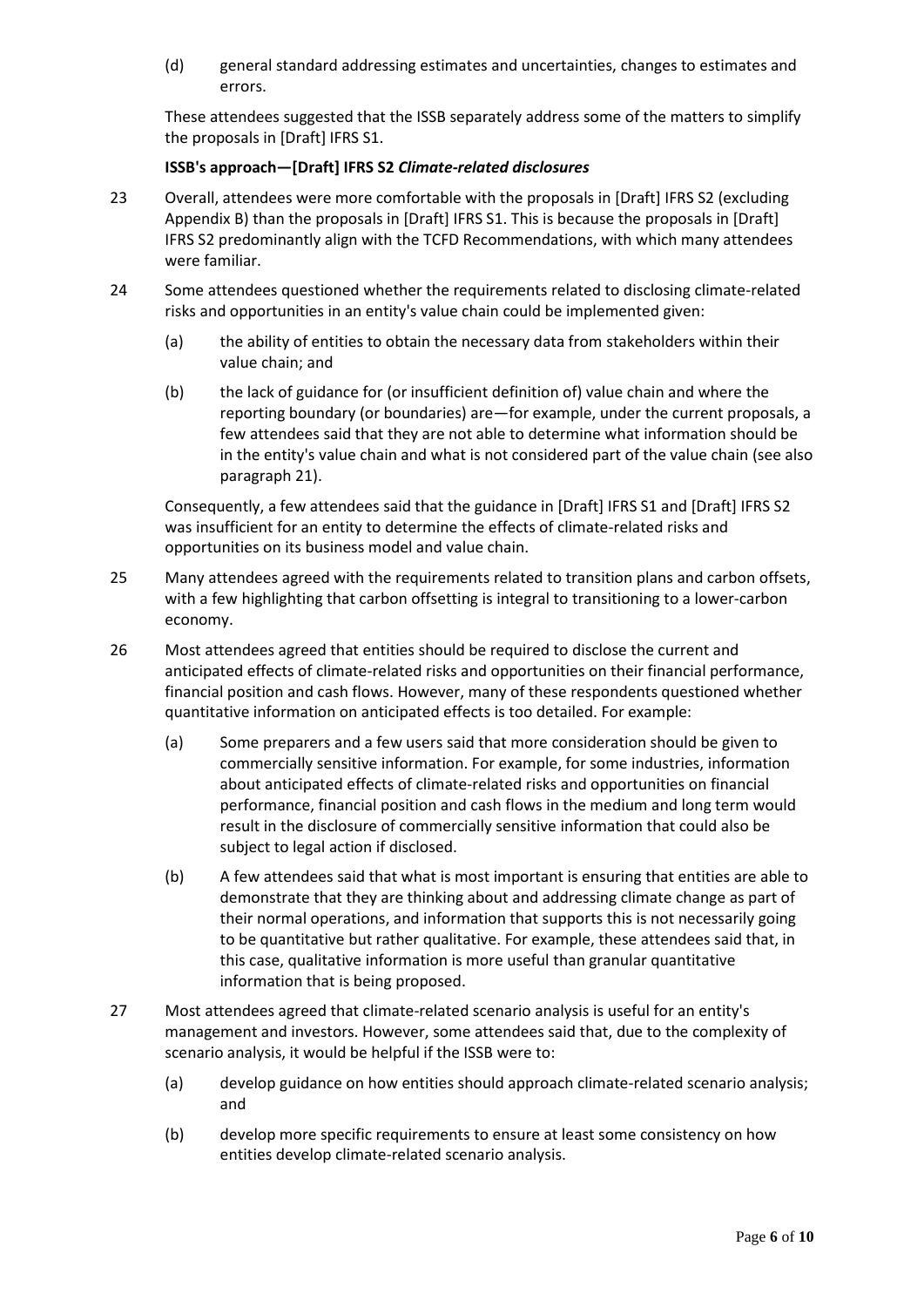A few attendees also said that if the ISSB developed the suggested guidance and requirements as above, it could help simplify climate-related scenario analysis for SME entities.

- 28 Most attendees agreed that the seven proposed cross-industry metric categories<sup>7</sup> are applicable across all industries and business models and are useful in assessing enterprise value. However, a few attendees questioned the relevance of internal carbon prices. They compared it to transfer pricing in accounting standards under which internal transfer prices are not required to be disclosed.
- 29 In relation to the application of the *Greenhouse Gas Protocol Corporate Standard* in measuring and disclosing Scope 1, 2 and 3 GHG emissions, most attendees highlighted the existing legislation in Australia, which requires certain entities to apply the *National Greenhouse and Energy Reporting Act 2007* (NGER Act). These attendees expressed their support for the NGER Act requirements. However, they observed that the NGER Act only addresses Scope 1 and 2 GHG emissions. Many attendees suggested that the Board develop Australian-specific guidance on how the NGER Act interacts with the requirements in [Draft] IFRS S2.
- 30 Almost all attendees agreed that entities should be required to disclose their Scope 3 GHG emissions. However, some attendees said it would be helpful if the ISSB told entities which methodology to apply to calculate those emissions to achieve international comparability.

## **ISSB's approach—Appendix B to [Draft] IFRS S2** *Climate-related disclosures*

- 31 Almost all attendees disagreed with the proposals in Appendix B to [Draft] IFRS S2 forming part of the authoritative body of the standard because:
	- (a) While [Draft] IFRS S1 and the body of [Draft] IFRS S2 have been developed applying a principles-based approach, Appendix B to [Draft] IFRS S2 has been developed on a rules-based approach and it is unclear how the ISSB determined the materiality of the disclosure topics.
	- (b) The relevance of the proposals in Appendix B to [Draft] IFRS S2 is unclear. These attendees said that more clarity was needed on (i) the link between the information disclosed from applying those proposed metrics and enterprise value; and (ii) how those metrics relate to climate.
	- (c) The requirements in Appendix B to [Draft] IFRS S2 have not previously been subject to global public consultation and due process, so it is unclear how the ISSB determined that SASB Standards and requirements are, in fact, an appropriate global baseline.
	- (d) The proposals in Appendix B to [Draft] IFRS S2 are not appropriate for the Australian market because:
		- (i) they have not previously been exposed to public consultation in Australia;
		- (ii) metrics are being proposed that are not material for Australian stakeholders (for example, those metrics related to fracking in the oil and gas industries);
		- (iii) there are metrics material to Australian stakeholders that are missing (for example, climate-related metrics pertaining to first nations people and biodiversity);

 $<sup>7</sup>$  Being (1) GHG emissions on an absolute basis and on an intensity basis; (2) transition risks; (3) physical risks;</sup> (4) climate-related opportunities; (5) capital deployment towards climate-related risks and opportunities; (6) internal carbon prices; and (7) the percentage of executive management remuneration that is linked to climaterelated considerations.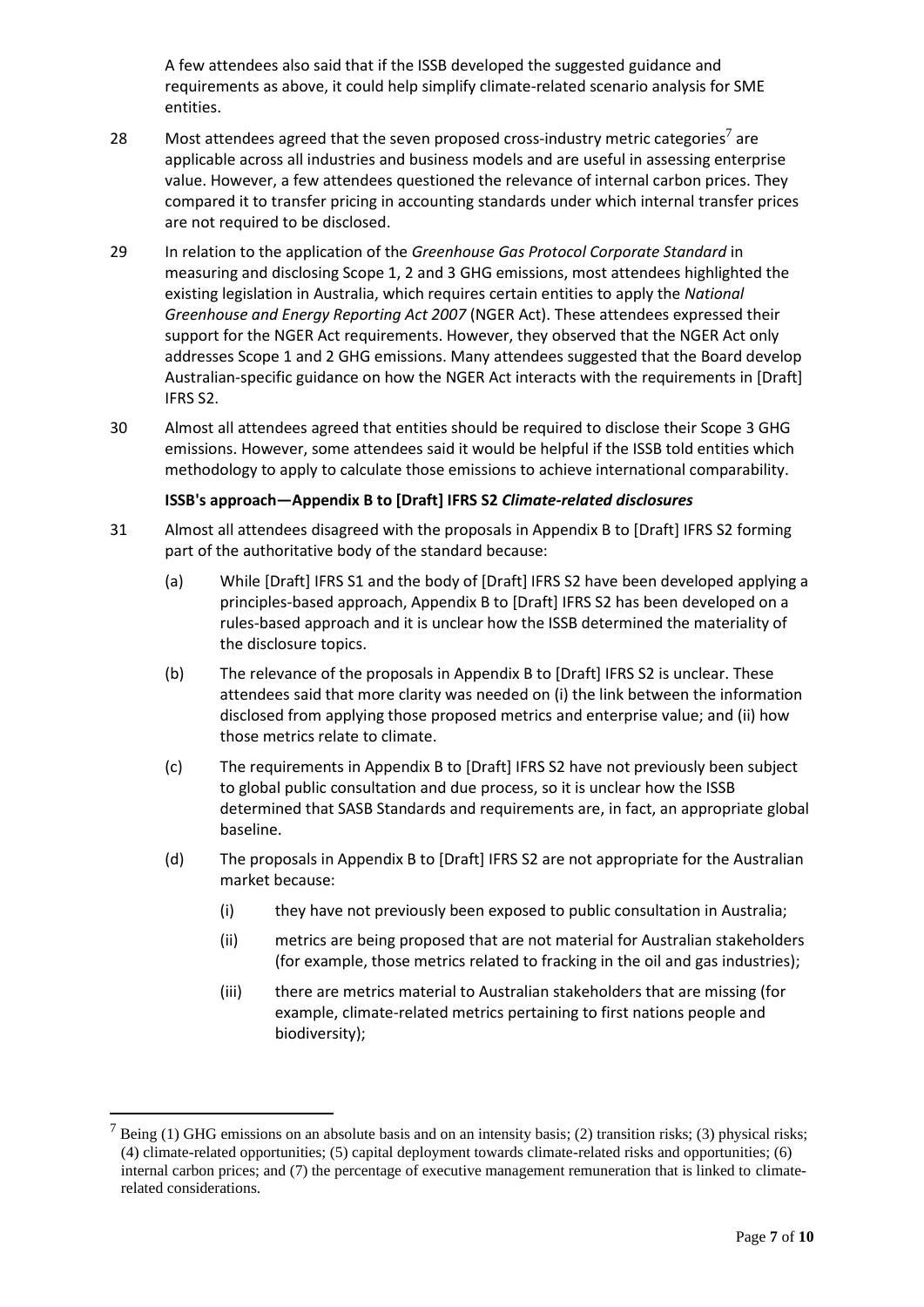- (iv) an assessment first needs to be done on the differences between [Australia](https://www.ausstats.abs.gov.au/ausstats/subscriber.nsf/0/5718D13F2E345B57CA257B9500176C8F/$File/12920_2006.pdf)  [and New Zealand Standard Industrial Classification](https://www.ausstats.abs.gov.au/ausstats/subscriber.nsf/0/5718D13F2E345B57CA257B9500176C8F/$File/12920_2006.pdf) 2006 and the industry definitions and descriptions being proposed;
- (v) some of the information being asked for is commercially sensitive. That is, it cannot legally be disclosed (for example, metrics related to the sourcing of ingredients in the non-alcoholic beverages industry).
- (e) Appendix B to [Draft] IFRS S2 assumes that climate-related risks and opportunities are only material to a subset of industries. A few attendees disagreed with this assumption and said that climate is a pervasive issue that will impact all entities regardless of their industry. Furthermore, these attendees also highlighted the need for entities in all industries to apply the requirements in [Draft] IFRS S2 to get the data necessary to report on the value chain and Scope 3 emissions.
- 32 Consequently, almost all attendees suggested that Appendix B be removed from [Draft] IFRS S2 and instead be adapted to provide entities with non-mandatory guidance. Some attendees also suggested that similar to the European Union and New Zealand approach, the ISSB should focus on establishing cross-industry metrics in a range of standards before moving on to more detailed industry-based disclosure requirements.

#### **General comments—audit and assurance**

- 33 Almost all attendees said they are concerned about the auditability and enforceability of the ISSB's proposals. Some attendees said that auditors would be unable to determine or test an entity's compliance with the proposals in [Draft] IFRS S1 given how open-ended the proposals are. For example, many attendees questioned whether an auditor could test compliance with (or regulators could enforce) paragraph 51 of [Draft] IFRS S1, which requires entities, when identifying material sustainability-related risks and opportunities, to consider:
	- (a) the disclosure topics in the industry-based SASB Standards;
	- (b) the ISSB's non-mandatory guidance (such as the CDSB Framework application guidance for water- and biodiversity-related disclosures);
	- (c) the most recent pronouncements of other standard-setting bodies whose requirements are designed to meet the needs of users of general purpose financial reporting; and
	- (d) the sustainability-related risks and opportunities identified by entities that operate in the same industries or geographies.
- 34 Many attendees also raised concerns about the approach to audit and assurance of sustainability-related financial information will be given:
	- (a) skill gap that currently exists in the domestic and international markets (see paragraph 14);
	- (b) the allowance for cross-referencing from the annual reporting package to sustainability-related financial information disclosed elsewhere;
	- (c) data availability in the current market—for example, some attendees said that it would take several reporting cycles to get the data needed to comply with the proposals in [Draft] IFRS S2;
	- (d) the cost of auditing or assuring sustainability-related financial disclosures, especially for SME entities;
	- (e) the pressure on resources as a result of the proposed alignment of sustainability and financial reporting cycles; and
	- (f) the lack of maturity in sustainability-related financial reporting—for example, some attendees said it would take several reporting cycles for entities to be able to get a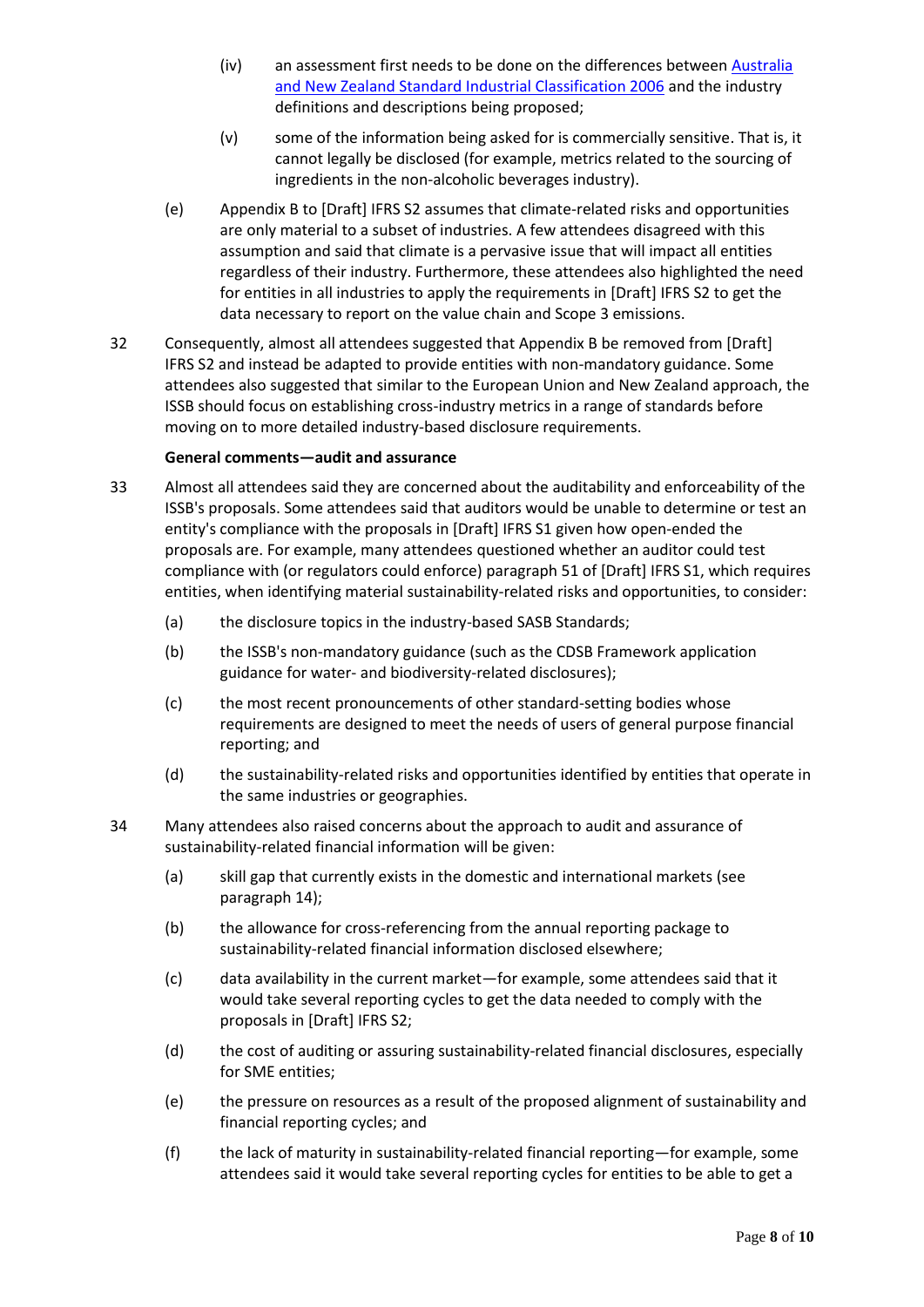better understanding of the reporting outcomes of applying the proposals and what is expected by investors and regulators.

#### **General comments—effective date**

- 35 Almost all attendees have said that it will take several reporting cycles for entities to be able to comply fully with the proposals in both [Draft] IFRS S1 and [Draft] IFRS S2 due to the skill gap and data availability. Many attendees also said it will take longer for SME entities, or entities that have not yet started their sustainability reporting journey, to adapt to the proposals than larger entities in the for-profit sector. Consequently, these attendees suggested that:
	- (a) consistent with major accounting standards, the effective date of the proposals be set two to three years after the standards are issued with early application permitted; and
	- (b) a phased-in approach is considered whereby larger entities with sufficient resources and capabilities are required to apply the proposals earlier than SME entities or entities that have not started their sustainability reporting journey.
- 36 In relation to determining an effective date for the proposals in Australia, many attendees said that, regardless of the effective date set by the AASB or ISSB, larger entities would be expected to implement the standards issued by the ISSB as soon as possible (or within their next reporting cycle).

#### **Question to Board Members**

Q1: Do Board members have any questions or comments about the feedback received to date?